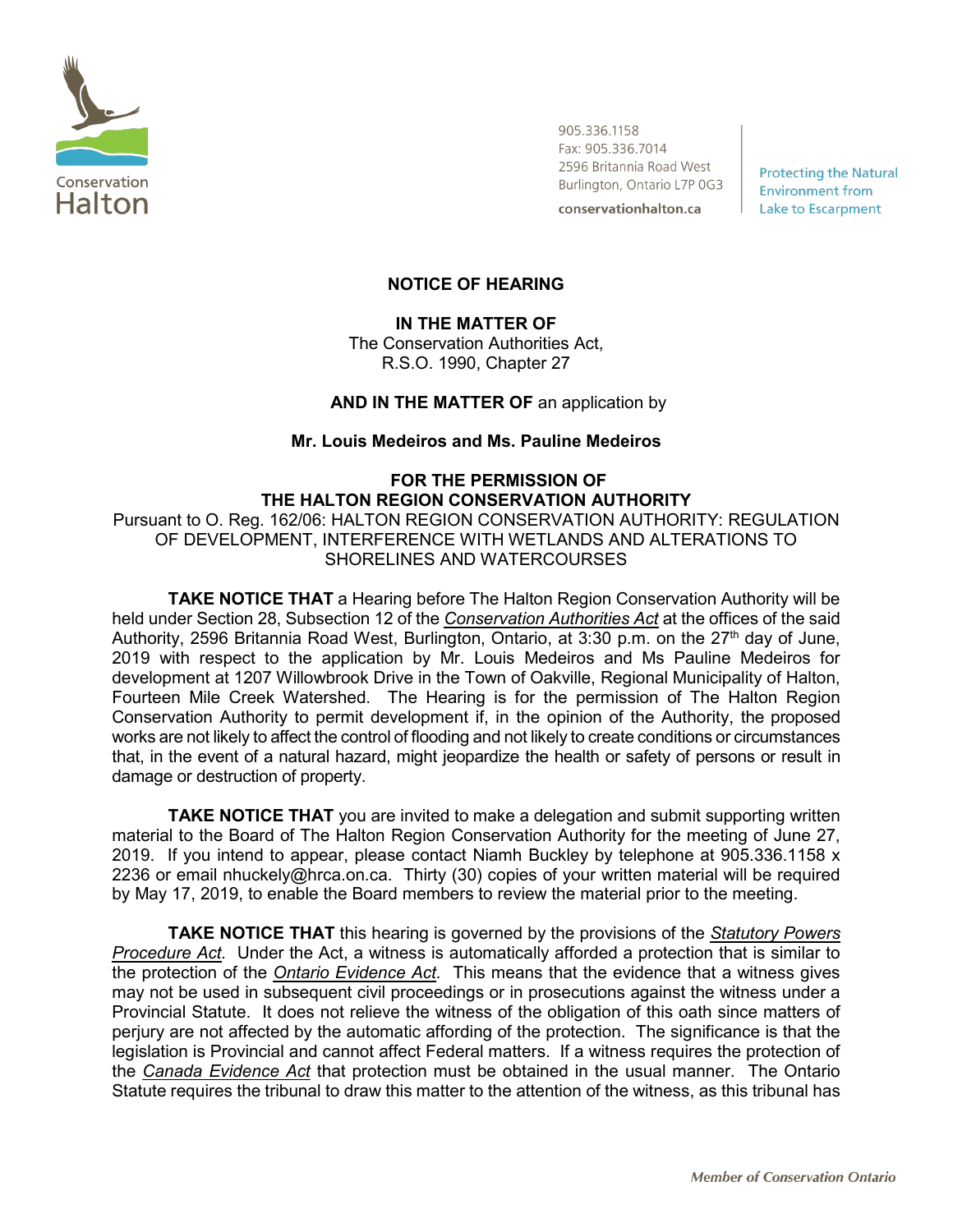no knowledge of the affect of any evidence that a witness may give.

**AND FURTHER TAKE NOTICE** that if you do not attend at this Hearing, the Board of The Halton Region Conservation Authority may proceed in your absence, and you will not be entitled to any further notice in the proceedings.

**DATED** the 3<sup>rd</sup> day of May 2019.

Heucen-

Hassaan Basit Chief Administrative Officer/Secretary-Treasurer